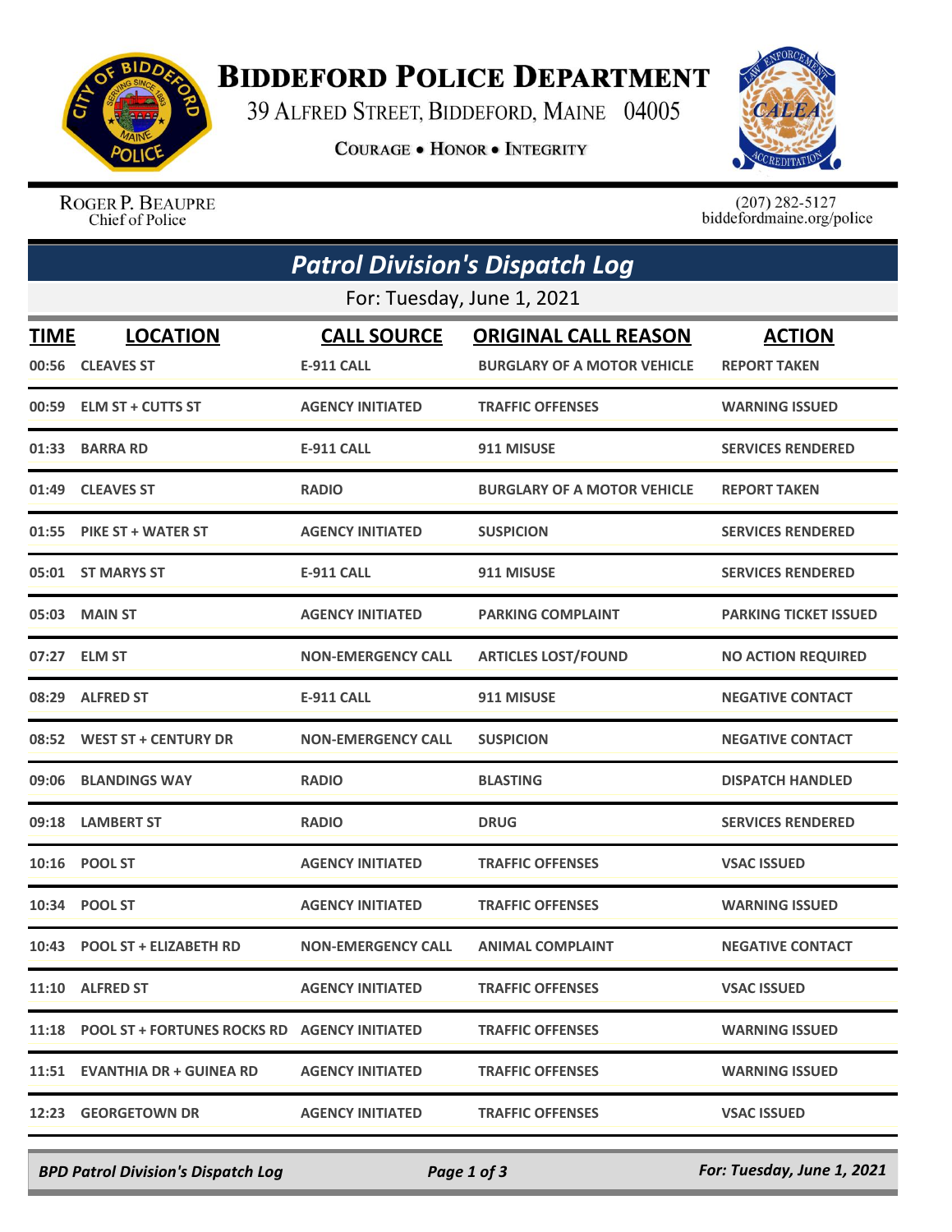| <b>TIME</b> | <b>LOCATION</b>                                                                                                          | <b>CALL SOURCE</b>        | <b>ORIGINAL CALL REASON</b>            | <b>ACTION</b>             |  |
|-------------|--------------------------------------------------------------------------------------------------------------------------|---------------------------|----------------------------------------|---------------------------|--|
|             | 12:35 ALFRED ST                                                                                                          | <b>NON-EMERGENCY CALL</b> | <b>CRIMINAL MISCHIEF</b>               | <b>REPORT TAKEN</b>       |  |
|             | 13:06 GERTRUDE AVE                                                                                                       | <b>NON-EMERGENCY CALL</b> | <b>ANIMAL COMPLAINT</b>                | <b>NO ACTION REQUIRED</b> |  |
|             | 13:17 ALFRED ST                                                                                                          | <b>NON-EMERGENCY CALL</b> | <b>CHECK WELFARE</b>                   | <b>NEGATIVE CONTACT</b>   |  |
|             | 13:26 ALFRED ST                                                                                                          | <b>E-911 CALL</b>         | <b>VEHICLE FIRE</b>                    | <b>SERVICES RENDERED</b>  |  |
|             | 13:26 ELM ST                                                                                                             | <b>AGENCY INITIATED</b>   | <b>PRO-ACTIVE DV RESPONSE TEAM</b>     | <b>NEGATIVE CONTACT</b>   |  |
|             | 13:29 POOL ST                                                                                                            | <b>E-911 CALL</b>         | <b>DEATH ATTENDED &amp; UNATTENDED</b> | <b>REPORT TAKEN</b>       |  |
|             | 13:37 GUINEA RD                                                                                                          | <b>E-911 CALL</b>         | <b>TRESPASSING</b>                     | <b>REPORT TAKEN</b>       |  |
|             | 13:55 MAIN ST                                                                                                            | <b>OTHER</b>              | <b>THEFT</b>                           | <b>REPORT TAKEN</b>       |  |
|             | 14:05 TAYLOR ST                                                                                                          | <b>E-911 CALL</b>         | <b>DEATH ATTENDED &amp; UNATTENDED</b> | <b>REPORT TAKEN</b>       |  |
|             | 14:17 SULLIVAN ST                                                                                                        | <b>NON-EMERGENCY CALL</b> | <b>HARASSMENT</b>                      | <b>REPORT TAKEN</b>       |  |
|             | 15:02 SOUTH ST + ADAMS ST                                                                                                | <b>NON-EMERGENCY CALL</b> | <b>ANIMAL COMPLAINT</b>                | <b>GONE ON ARRIVAL</b>    |  |
|             | 15:23 POOL ST                                                                                                            | <b>NON-EMERGENCY CALL</b> | <b>TRESPASSING</b>                     | <b>FIELD INTERVIEW</b>    |  |
| 15:28       | <b>MAIN ST</b>                                                                                                           | <b>NON-EMERGENCY CALL</b> | <b>CRIMINAL MISCHIEF</b>               | <b>REPORT TAKEN</b>       |  |
|             | 15:29 POOL ST + ALFRED ST                                                                                                | <b>AGENCY INITIATED</b>   | <b>CHECK WELFARE</b>                   | <b>NEGATIVE CONTACT</b>   |  |
|             | <b>16:19 MEDICAL CENTER DR</b>                                                                                           | <b>NON-EMERGENCY CALL</b> | 911 MISUSE                             | <b>DISPATCH HANDLED</b>   |  |
| 16:43       | <b>MAINE TPKE</b>                                                                                                        | <b>E-911 CALL</b>         | 911 MISUSE                             | <b>DISPATCH HANDLED</b>   |  |
|             | 16:46 PRECOURT ST + MOUNTAIN RD AGENCY INITIATED                                                                         |                           | <b>DISABLED VEHICLE</b>                | <b>SERVICES RENDERED</b>  |  |
|             | 16:52 GEORGE ST                                                                                                          |                           |                                        | <b>SUMMONS ISSUED</b>     |  |
|             | OFFENDER: ERIC RAYMOND GAGNON  AGE: 51  RESIDENT OF: BIDDEFORD, ME<br>CHARGE: PROTECTIVE ORDER FROM HARASSMENT VIOLATION |                           |                                        |                           |  |
|             | 17:06 BOULDER WAY                                                                                                        | E-911 CALL                | 911 MISUSE                             | <b>CALL TRANSFERRED</b>   |  |
|             | 17:16 MAIN ST                                                                                                            | <b>AGENCY INITIATED</b>   | <b>CHECK WELFARE</b>                   | <b>SERVICES RENDERED</b>  |  |
|             | 17:26 HILL ST                                                                                                            | <b>NON-EMERGENCY CALL</b> | <b>PARKING COMPLAINT</b>               | <b>SERVICES RENDERED</b>  |  |
|             | 17:38 ELM ST                                                                                                             | <b>NON-EMERGENCY CALL</b> | <b>DISTURBANCE / NOISE</b>             | <b>REPORT TAKEN</b>       |  |
|             | 17:52 ALFRED ST                                                                                                          | <b>NON-EMERGENCY CALL</b> | <b>CHECK WELFARE</b>                   | <b>SERVICES RENDERED</b>  |  |
|             | 18:03 POOL ST                                                                                                            | <b>NON-EMERGENCY CALL</b> | <b>THEFT</b>                           | <b>REPORT TAKEN</b>       |  |
|             | 18:24 COLE RD                                                                                                            | <b>NON-EMERGENCY CALL</b> | <b>MESSAGE DELIVERY</b>                | <b>NEGATIVE CONTACT</b>   |  |
|             |                                                                                                                          |                           |                                        |                           |  |

*BPD Patrol Division's Dispatch Log Page 2 of 3 For: Tuesday, June 1, 2021*